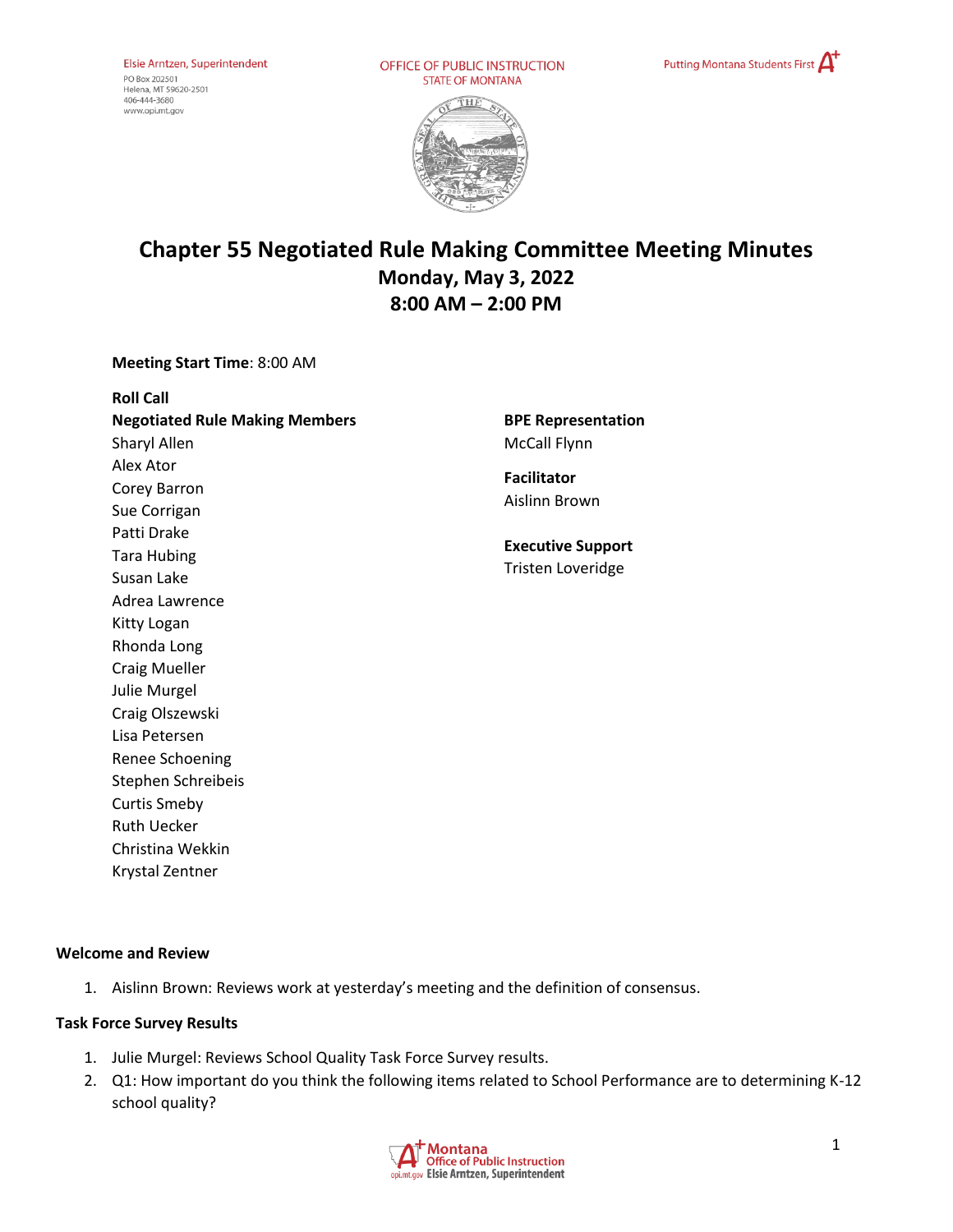- a. Concern of survey sample size. Not big enough to make decisions due to small representation. More intention around distribution and ensuring all areas were represented. This is an important piece moving forward.
- b. Not surprised by the results. Student attendance rates are critical.
- c. Not surprised that state assessment scores were at the bottom. Has taken creativity out of teaching and put pressure on students and teachers
- d. Business leaders may not understand what a school climate survey is.
- e. Wished they would be able to disaggregate data further.
- 3. Q2: How important do you think each of the following items related to School Staff are to K-12 school quality?
	- a. Surprised to see the length of employment is at the bottom
	- b. Noted schools tend to be the most stable have the best outcomes for students and how school staff feel about staying in the school/district
	- c. Noted most questions were related to licensure. What does that look like in terms of recent changes in the state and EPPs are responding to requests.
	- d. Did not reach any conclusions but curious most of the questions are around licensure
	- e. Importance of professional development in retention of teachers.
- 4. Q3: How important do you think having the following School Policy/Program requirements are to K-12 school quality?
	- a. Question around school facility requirements responses were interesting
	- b. Interesting question was standards to guide how each content area is taught. Curious if that was a process of classrooms and pedagogy in the classroom. Would like to see how responses were recorded.
	- c. Ensuring all students have access to education that meet their needs. This is an area for transformational learning to meet students where they are. Would like to see how responses were drawn
	- d. References to world languages as a program that needs attention.
- 5. Q4: what do you like about the Accreditation Standards?
	- a. Flexibility and accountability to standards stood out in comments. Standards are fair and levels the playing field in size of district.
	- b. Wonder how many comments are about librarians and counselors. About what they like about the standards. Strong support for these two areas
	- c. Comments about having quality teachers and educators in schools
	- d. Do not have specific recommendations. The TF coming forward with library ratios based on the school system may provide more flexibility in librarians.
	- e. Asks Julie if we have data on how many comments were from librarians. Wonders if other groups felt the presence of those comments.
		- i. Julie: Notes we have been receiving written public comment around library.
	- f. World languages was mentioned in reference to elementary
- 6. Q5: What do you dislike about the Accreditation Standards?
	- a. Noted trends that are curious geared towards licensure and funding rather than accreditation standards.
	- b. Seems to be a lack of knowledge of what accreditation standards are
	- c. Difficult to please everyone. Some want more flexibility and others say it is too difficult or the bar is too low.
	- d. Variance to standards was perceived as too easy or too hard.
	- e. Would have like to see what type of person wrote each comment. It would have given a lot of info.
	- f. Recommendation is to educate people on the accreditation standards
- 7. Q6: What would you change?
	- a. A lot of world language comments about 1/3 of responses about world language at elementary level

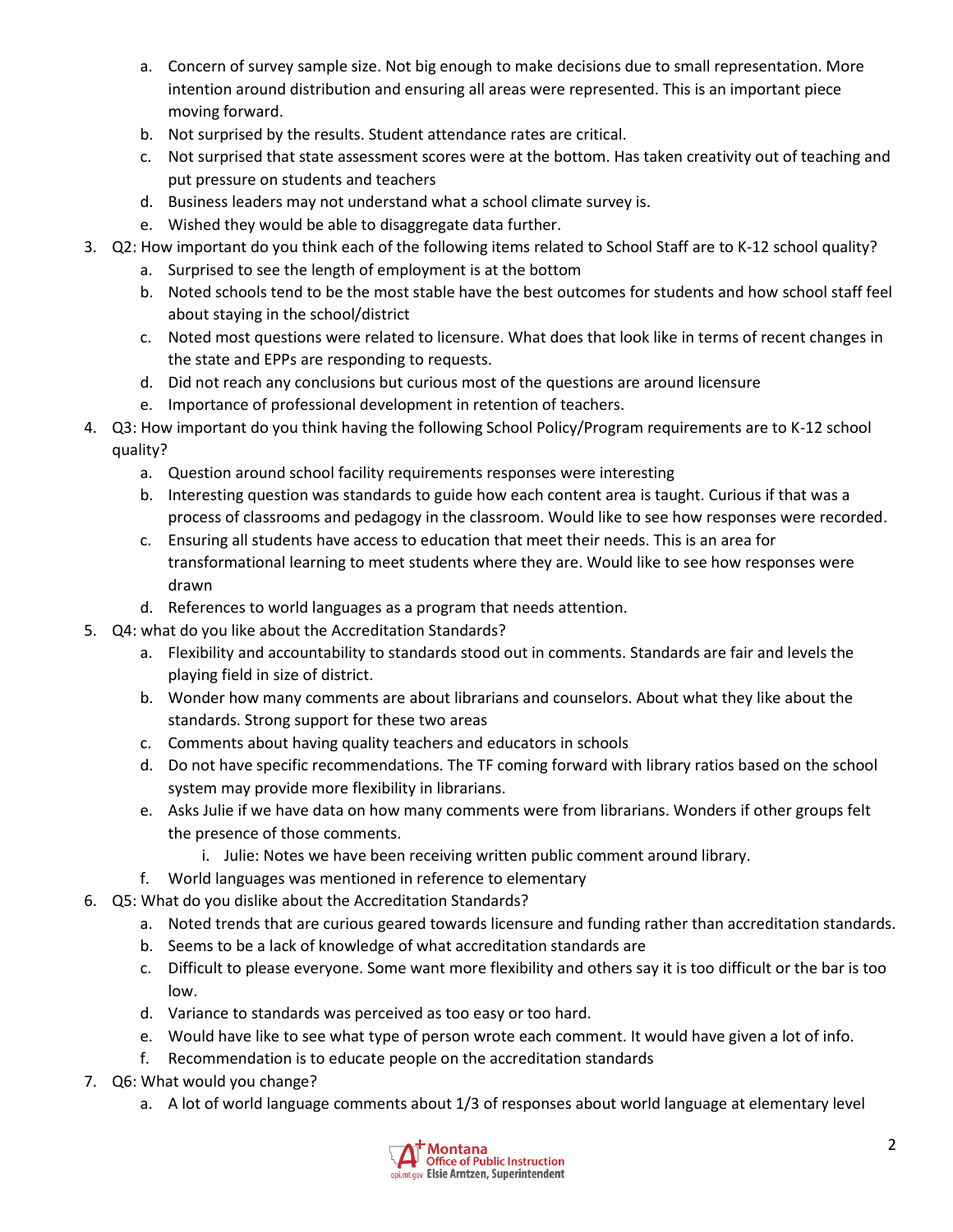- b. Accreditation responses about what they would like to see. Some about support, reporting, timing of reporting, and keeping high standards.
- c. Ch55 looking at accreditation and may mean supports come out of this.
- 8. Summary of discussion
	- a. Attendance rate and student engagement
	- b. Creativity out of instruction
	- c. Licensure is an important piece
	- d. All students having access to meet needs
	- e. Flexibly and accountability
	- f. What is accreditation? What does it mean to be accredited? What is its connection to funding?
	- g. Easier reporting
	- h. Keeping the standards high
- 9. Lisa Petersen: Are these surveys sent out through the OPI Compass newsletter?
	- a. Julie Murgel: Yes, and through MASS meetings
	- b. Lisa Petersen: is there another method to show the importance of the survey? Her Superintendent overlooked due to it being in the compass
- 10. Renee Schoening: Motivation to take the survey perhaps because they have been displeased with something. Incentivize the survey to motivate all individuals to engage. School counselor conference evaluation have 42% response rate due to incentive
	- a. Aislinn Brown: what was the incentive?
	- b. Renee Schoening: Free registration for national conference and \$25 gift card.
- 11. Curtis Smeby: How do we support people that are doing better? Is there a better way or another way to support people to do the best they can?
	- a. Sharyl Allen: Proposes the discussion should be on outputs. Accreditation standards are often inputs but the outputs are often not part of the discussion. What needs to show up in accreditation is outcomes. Student achievement outcomes have been flatlined. Retention rates should be alarming. As we retain effective educators there is stability in districts. Consider outputs and what those mean in student learning.

## **TF Areas of Consideration**

- 1. Library Media Specialists
	- a. Julie Murgel: Reviews Library Media Specialist compiled data and potential considerations from the TF
	- b. NRM discuss and ask questions to understand data and TF conversations
	- c. Sharyl Allen: Looking at the element in shifting ratios. Was there discussion for a district to have a "district librarian" to deploy as needed throughout their district? Shares personal success in this type of set up to meet the needs of students.
	- d. Chris Olszewski: If you increase coop availability, which will help some bigger districts. Does not want to see smaller districts be penalized due to this change.
	- e. McCall Flynn: Shares TF has discussed this topic a lot. TF has also heard a lot of public comment around this topic. Voices that it is important to listen and seek positions from librarians as well.
	- f. Ruth Uecker: Would the schools that could be negatively affected by this change fall within the 10% grey area?
		- i. Julie Murgel: Yes.
	- g. Julie Murgel: It can get complicated. We know we need to solve this. Variance to standards could be leveraged in more areas other than just library media specialists, yet this is the area we see variances in. Small schools are already having to be creative in relation to contracting and the cooperatives.

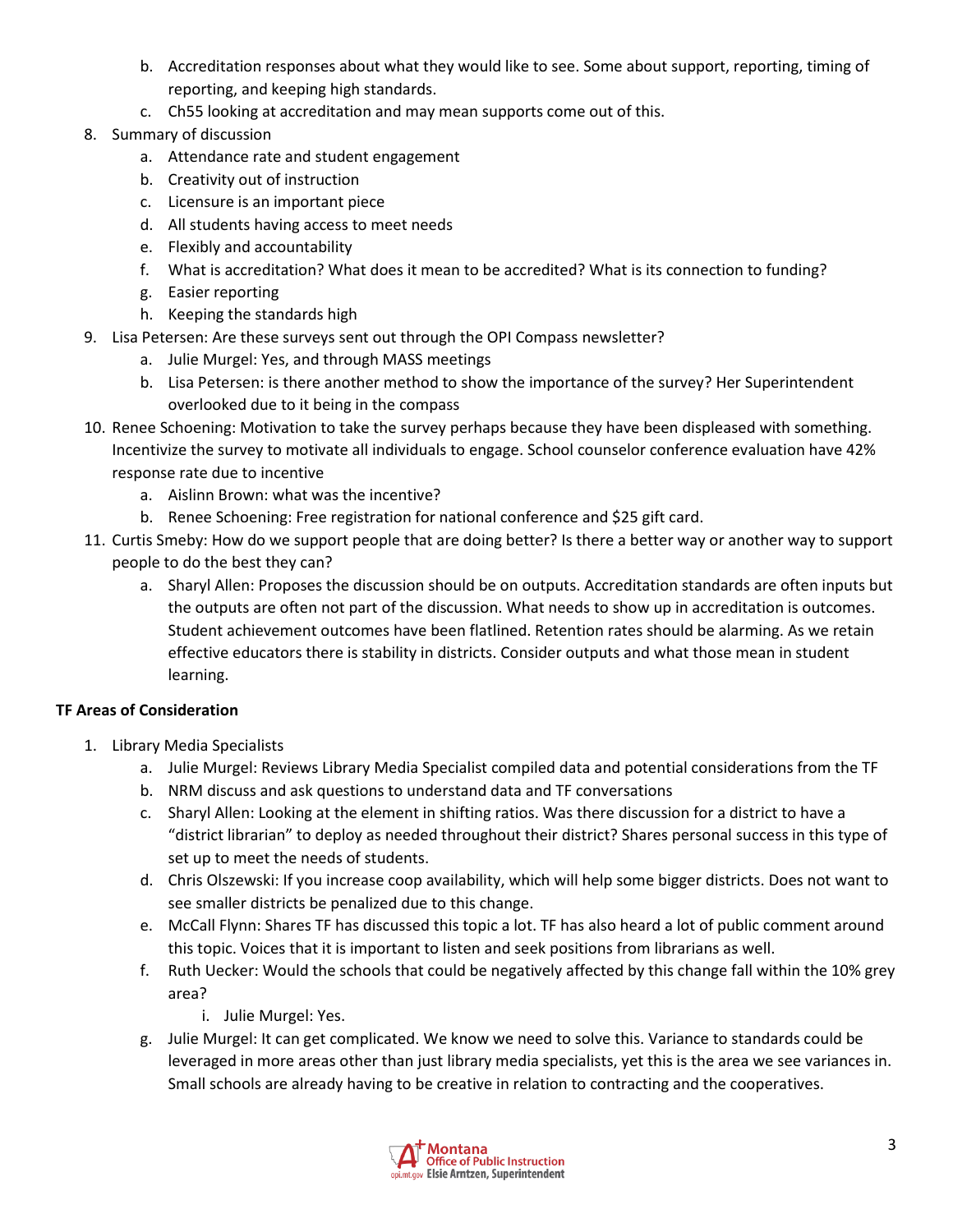- h. Christina Wekkin: There are already shortages in librarians. Finding a librarian that is willing to take a job part time between multiple schools. How can they meet the needs of multiple schools if they cannot meet the needs now?
- i. Sharyl Allen: Curriculum consortiums see that if there is an increase in demand, there is an increase in cost. Wonders if we are approaching the need for virtual librarians.
- j. McCall Flynn: Do we know how many school systems would be in a situation with several schools with a good distance between them?
	- i. Sharyl Allen: Golden Triangle cooperative has 37 they are serving. Prairie View is also serving several.
- k. Ruth Uecker: How can we streamline the process in applying for a variance? It is very labor intensive. What is the percentage of acceptance of variance applications?
	- i. Julie Murgel: Has not denied an application in the last two years. Cannot speak to farther out than two years.
- l. Susan Lake: Is a paraprofessional an option? Would they have the skillset necessary?
	- i. Sharyl Allen: This is an interesting question. Leads back to the idea that a consortium could provide 1 FTE. Districts are working to be flexible to meet requirements. When we think about the outcome that makes this a critical piece.
- m. Krystal Zentner: MT Small School Alliance offers its consortium. But cannot find what a small school is or who is eligible to be a part of the MSSA.
	- i. Tara Hubing: 126 for library and counselors
- n. Adrea Lawrence: Has the TF considered the library media specialist in relation to changes in Ch57? Like adding an endorsement through the PRAXIS test.
	- i. Julie Murgel: Yes, this is a possibility if those rules do come forward.
- o. NRM discuss how to find solutions in innovative ways.
- p. McCall Flynn: Notes TF member had commented that districts may not feel obligated to keep librarians if they are required to maintain less FTE.
- 2. Local Control
	- a. Julie Murgel: Reviews research done around local control and TF discussions
	- b. Sharyl Allen: Notes this is constitutional language added to a rule. Rule does not need to be utilized to state what is already constitutional authority. Rule often references the constitution rather than quoting it.
	- c. Alex Ator: Is this in direct conflict with SB 18 that passed last year for anyone with extreme circumstances are required to graduate by state requirements rather than school board requirements.
		- i. McCall Flynn: Reviews bill language and further clarifies
	- d. Chris Olszewski: Notes that the school board has the authority to hire and fire superintendents, they are not able to fire principals as is. Does this imply that the school board has the authority to do that moving forward?
		- i. Julie Murgel: Notes the question to follow up.
- 3. Graduation Requirements
	- a. Julie Murgel: Reviews research and TF discussion
	- b. NRM discussion on the uses of policy, how it is being used, if districts are utilizing resources and how regularly they are utilized. Also discuss how to transition into these requirements that would preserve culture and community satisfaction.
	- c. NRM discussion of options that exist in rule in 10.55.906. NRM notes the 9 MTSBA policies available to districts.
	- d. Sharyl Allen: Shares that it is a powerful component for a trustee to look at individual student situations.
- 4. Middle Grades

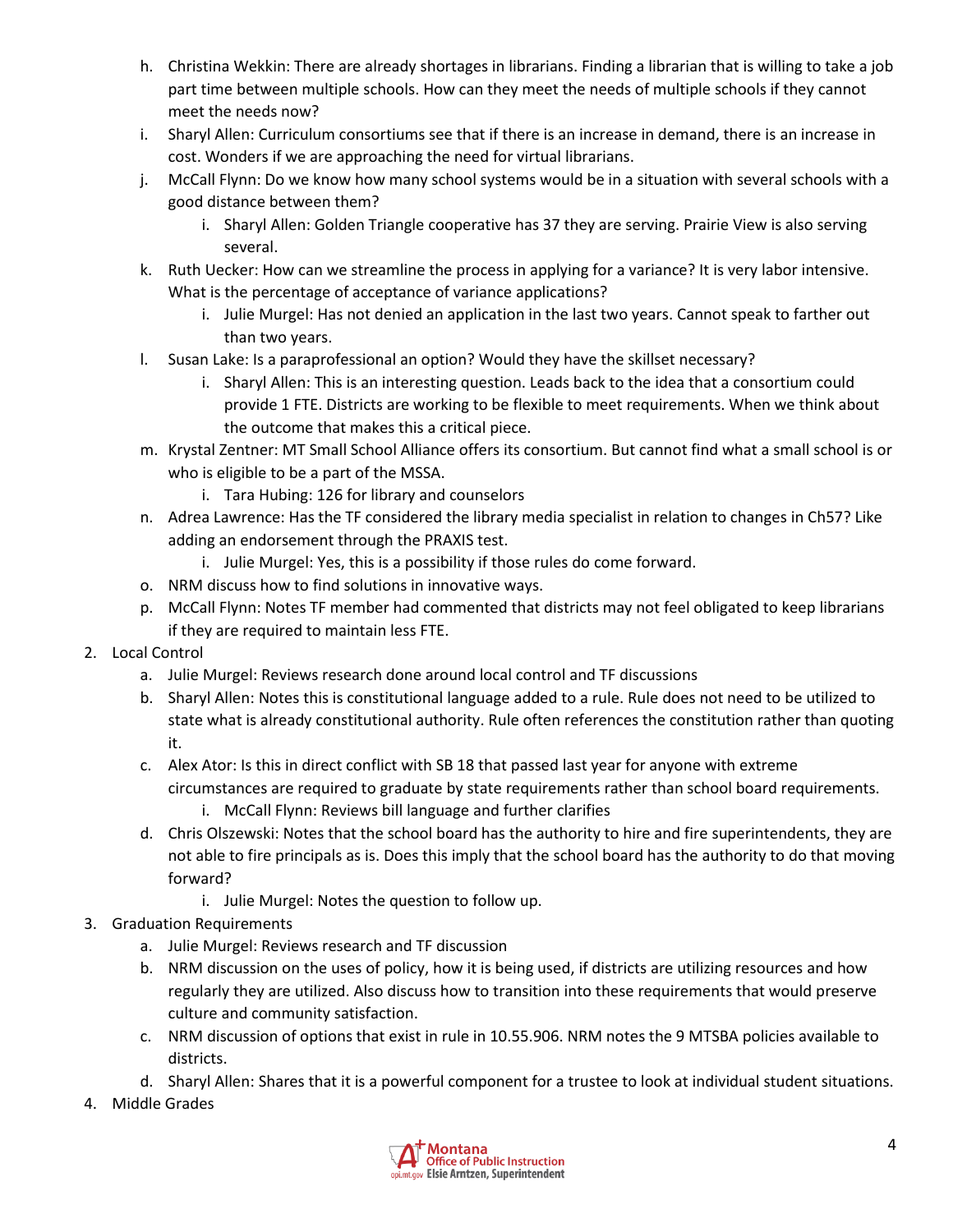- a. Julie Murgel: Reviews TF discussion
- b. Sharyl Allen: notes there are three units of social studies.
	- i. Julie Murgel: There is a difference between offering the three units and requiring two units for graduation.
- c. Julie Murgel: Notes the TF will hear about requiring financial literacy for graduation
- 5. School Counselor Staffing Ratio
	- a. Julie Murgel: Reviews research and TF discussion
	- b. Sharyl Allen: Research on the need for school counselors for mental health and wellbeing. Notes that guidance counselors are not trained in mental health.
		- i. Renee' Schoening: Term Guidance counselor is not used anymore, use licensed and trained school counselors. School counselors are trained with mental health therapists and have 80% of the same curriculum. Now trained to work in school systems and provide mental health services, suicide prevision and response, social emotional learning, and system change agents within systems.
		- ii. Sharyl Allen: If a counselor was trained 10+ years ago, are we ensuring they have the Professional development to be able to do all of these things?
		- iii. Renee' Schoening: Yes, PD is provided. If a district is using the term guidance counselor, they are out of date. Would need to do some research to find how many people need their training updated. Every year there are trainings on suicide prevention and response as well as other mental health topics. Accredited and non-accredited programs are different.
	- c. Julie Murgel: Of the four (MSU, UM, MSU Northern, and MSU Billings) how many are accredited through the national association for counseling?
		- i. Renee' Schoening: MSU and UM are both CACREP accredited.
		- ii. Curtis Smeby: Based on faculty numbers at MSU Northern. You need at least 3 faculty to be CACREP accredited and that is why MSU Northern is not accredited. They do offer a program with options. Notes in many rural areas of MT a school counselor is the only member of the committee with training for mental health services.
	- d. Renee Schoening: Given the current state of mental health, the suicide rate, behavioral problems, and the impact of the pandemic we need to see a ratio change for school counselors. When we consider economic impact, we cannot just look at the impact of schools. We need to look at the statewide impact. The national recommendation is 1/250. Thinks language is pointing towards helping the schools rather than helping the kids.
	- e. Sharyl Allen: Wonders if there are other services that could be considered for assistance with mental health.
	- f. NRM discuss additional points around difficulty to staff positions and how universities are building capacity to train more counselors.
- 6. Charter School
	- a. Julie Murgel: Reviews TF discussion and purpose of the changes

#### **Recommendations to the TF**

- 1. Sharyl Allen: We can align with current rule to allow cycles than a single year and align methods schools have to demonstrate they have an improvement plan.
- 2. Sue Corrigan: Timeframe of audits. Looking to extend the review process and make it meaningful
- 3. Sharyl Allen: As we look at the guidance, what are the outputs we have that are not satisfactory?
- 4. Krystal Zentner: Interested in the idea of approved vs accredited. Something schools can strive to accomplish.
- 5. Sharyl Allen: 10.55.802 heading does not seem to align with language

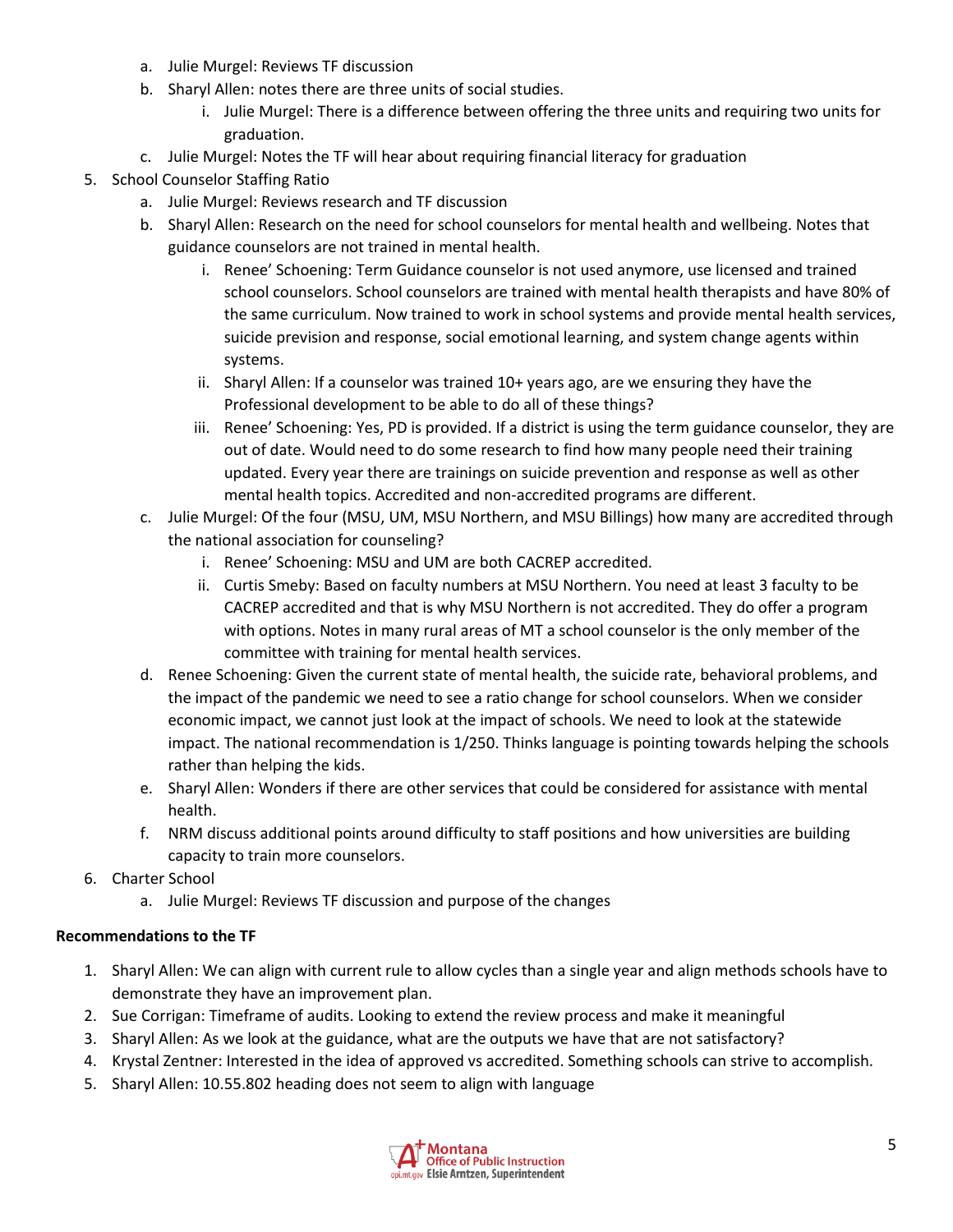- 6. Sharyl Allen: 10.55.803(2)(a) may align to class options or unit options. Where learning experiences math to their learning interests and styles
- 7. Sharyl Allen: 10.55.804 around gifted and talented. Still applicable today or has it transitioned to what makes a student gifted and talented?
- 8. Stephen Schreibeis: Looking at consequences of a misassigned teacher.
- 9. Sue Corrigan: Mentorship carried from Ch57 and what are the consequences if you do not have a mentorship program
- 10. Ruth Uecker: More info on charter school application process. Would like to see changed name of charter school perhaps innovative school. Possibility to see the application process Bozeman completed to understand what it looks like. Do they have separate input output measures to determine their accreditation? The schools can waive different accreditation standards in their application.
- 11. Renee' Schoening: School counseling staffing ratio change

# **Next Steps discussion**

- 1. Aislinn Brown: Reviews timeline conflicts and options
	- a. May  $9^{th}$  and  $10^{th}$  meeting is cancelled
	- b. Additional information will be provided to the NRM about meeting frequency and schedule going forward.

## **Public Comment**

- 1. Diane Fladmo, Director of Policy, Montana Federation for Public Employees:
	- a. Tread lightly to change requirements but requiring adequate staff for the needs today. Does not think she has talked to a librarian, counselor, parent, or teacher that has said they can take on more or do more. Our north star is to serve students according to our constitution. That is to provide students with what they need to get to their full potential. If we start backsliding now, we are not going to be able to meet the serious needs our schools need today like mental health, graduation rates, retention of staff. We must not make it more difficult to serve students and schools by trying to make it easier and lessoning the requirements. Think carefully and thoughtfully and be research based on any changes. This process does not happen very often and deserves close attention. Your names will be on the lines. From a staff perspective, this is becoming a more difficult job and the pay is not commensurate with what they need to do. Don't make it more difficult on staff and on students. Do not drop our standards and look forward to brighter days with things like more affordable health insurance that may attract and retain. This group will do that and thanks the group for their work. Be careful of making a sweeping change.
- 2. Dennis Parman, Executive Director, Montana Rural Education Association:
	- a. Variance to standards review board meetings and administrative rule hopes to precipitate discussion around areas the NRM has been talking about. The hopes were if we saw a lot of variances to standard requests that touched a particular rule this process would look at it. They support the recommendation on librarian staffing ratios and appreciates the discussion. Not convinced that any reluctance of the committee members would still be there if they had watched one of the board meetings. Their goal is not to approve every proposal. They try to find a balance to ensure the intent of the rule is being met through the process. There was a statement made that no school has ever not been accredited. That is true but there have been many districts that have been in violation and have needed to address the issues. Thanks for the work done.
- 3. Flo Kiewel, Columbia Falls:
	- a. [Written Public Comment Submitted](https://drive.google.com/file/d/1mlyKTbEc6Qk1AkETJ7Zzmw_mRzcF3xSy/view?usp=sharing)
- 4. Angela Archuleta, KW Vina Elementary, Browning School District: